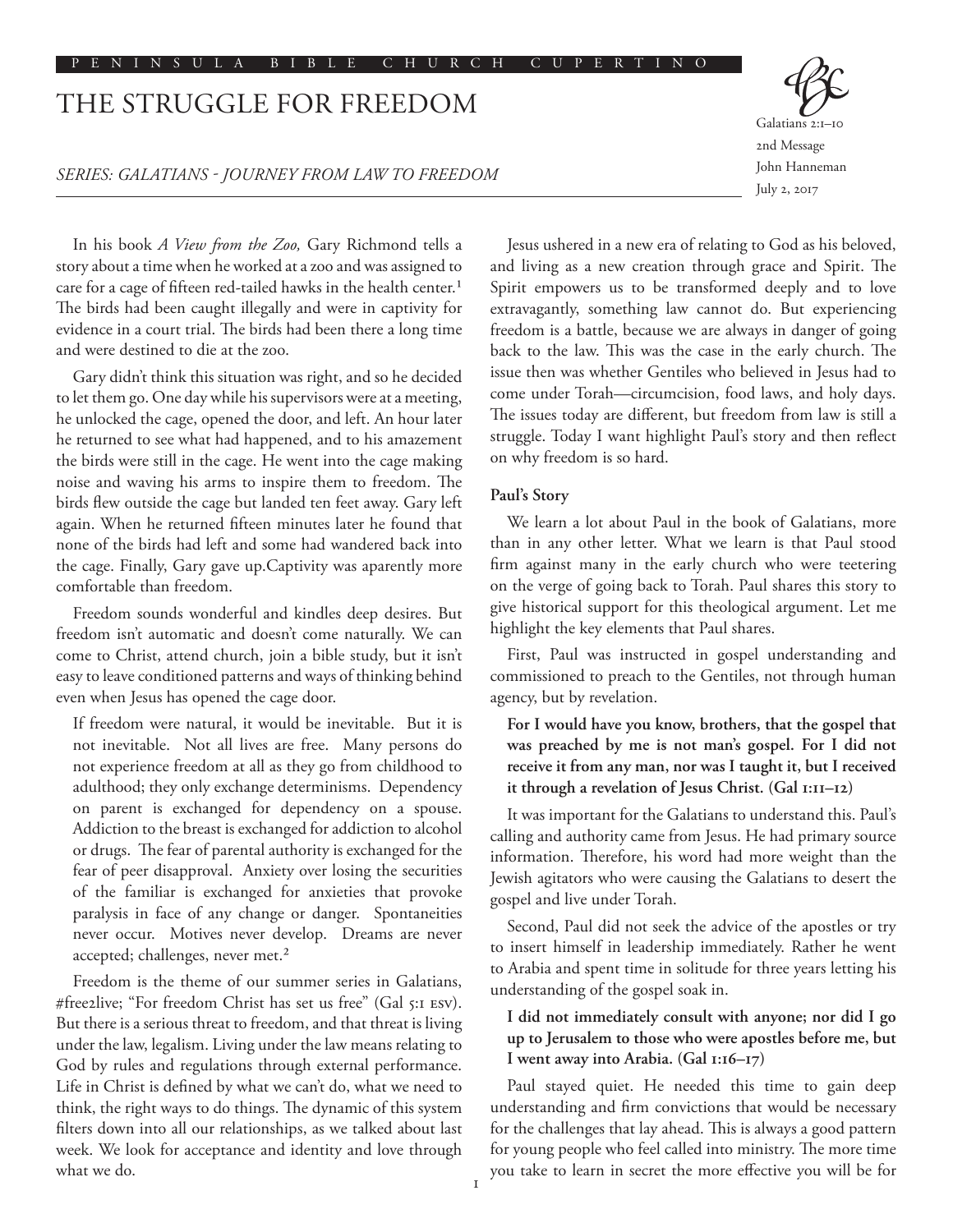God's kingdom. And this is a good reminder for all of us—we need regular times of silence and solitude.

Third, Paul went to Jerusalem after three years, but he only talked to Peter and James, the Lord's brother.

**Then after three years I went up to Jerusalem to visit Cephas and remained with him fifteen days. But I saw none of the other apostles except James the Lord's brother. (Gal 1:18–19)**

Paul's goal on this visit was simply to build a relationship with Peter, not to lecture him or push an agenda with the apostles. Paul was content to stay hidden. The agitators could not claim to the Galatians that Paul was seeking prominence and power. After this visit Paul, left Judea and went to Syria and Cilicia to preach the gospel to the Gentiles.

Fourth, after fourteen years Paul went to Jerusalem again. But this visit was much different. Things started heating up.

**Then after fourteen years I went up again to Jerusalem with Barnabas, taking Titus along with me. I went up because of a revelation and set before them (though privately before those who seemed influential) the gospel that I proclaim among the Gentiles. (Gal 2:1–2)**

The reason for Paul's visit was based on a revelation. Some see this visit as a reference to the Jerusalem Council in Acts 15 and indeed what happens is similar but Paul certainly would have referred to the results of the Council if it had taken place. More than likely this is a reference to Acts 11 where we read that Agabus had a revelation that there would be a famine. Paul and Barnabas were sent from Antioch to bring money for a relief effort.

Two things happened on this visit. First, some sneaked-in false brethren tried to force Titus, a Gentile, to be circumcised.

**But even Titus, who was with me, was not forced to be circumcised, though he was a Greek. Yet because of false brothers secretly brought in—who slipped in to spy out our freedom that we have in Christ Jesus, so that they might bring us into slavery—to them we did not yield in submission even for a moment, so that the truth of the gospel might be preserved for you. (Gal 2:3–5)**

We see that Paul held his ground. He did not yield. He did not submit to those of the circumcision party. Imagine the courage this would have taken in the presence of all the apostles. Why was Paul so bold? He knew that the truth of the gospel was at stake. Notice the word freedom in contrast to slavery. Jesus and the Spirit are freedom. Law is slavery.

Second, the apostles gave Paul and Barnabas the right hand of fellowship.

**When James and Cephas and John, who seemed to be pillars, perceived the grace that was given to me, they gave the right hand of fellowship to Barnabas and me, that we should go to the Gentiles and they to the circumcised. (Gal 2:9)**

Paul had waited at least seventeen years before sharing his Gentile ministry with the apostles. Now finally the apostles affirmed and endorsed Paul's ministry.

But the battle was far from over. The next event Paul shares is a major confrontation with Peter.

**But when Cephas came to Antioch, I opposed him to his face, because he stood condemned. For before certain men came from James, he was eating with the Gentiles; but when they came he drew back and separated himself, fearing the circumcision party. (Gal 2:11–12)**

Peter came to Antioch and Paul got in his face. The issue? A Jew eating with unclean Gentiles, something that Torah prohibited. Remember what happened to Peter in Acts 10; God gave him a vision, brought him to Cornelius, and many Gentiles believed and received the Holy Spirit. Peter embraced the new age and was free to eat with Gentiles.

But then certain men came from James, the circumcision party, who said you had to be circumcised to be saved. Peter withdrew and stopped eating with Gentiles. Why? Peter feared the disapproval of these men. He was afraid to stand up to them. He did not want to be the odd man out.

And the rest of the Jews acted hypocritically along with him, so that even Barnabas was led astray by their hypocrisy. But when I saw that their conduct was not in step with the truth of the gospel, I said to Cephas before them all, "If you, though a Jew, live like a Gentile and not like a Jew, how can you force the Gentiles to live like Jews?" (Gal 2:13–14)

Peter's actions were contagious and affected many other Jews. Even Barnabas was carried away in this hypocrisy, asking others to do what they were not doing. Unlike Peter, Paul was not afraid. He confronted Peter in public. And again, the issue was the truth of the gospel. Peter was not walking straight or upright. This confrontation then lead to the Jerusalem Council that is recorded in Acts 15. If it had not been for Paul, who knows what would have happened.

#### **Why Freedom is So Hard**

The story of Paul and the early church tells us how difficult it can be to live out freedom in Christ and how easy it is to live under law. The pull of legalism is so powerful. If Peter and Barnabas had trouble, then we should expect that we too are in for a battle. Why is freedom so hard? Let me suggest some things.

## **The Power of the Group**

Whether we grow up in a church or start attending a church later, we naturally want to conform to how the group functions. We learn the rules or ways of doing things. We conform to the theological framework. The traditons are deeply entrenched. We want to belong and fit in. We have a need for acceptance and we fear disapproval. We don't want to stand alone. We don't risk asking questions. Slowly, we lose touch with the life of Jesus. The excitement of the Spirit fades, and our spiritual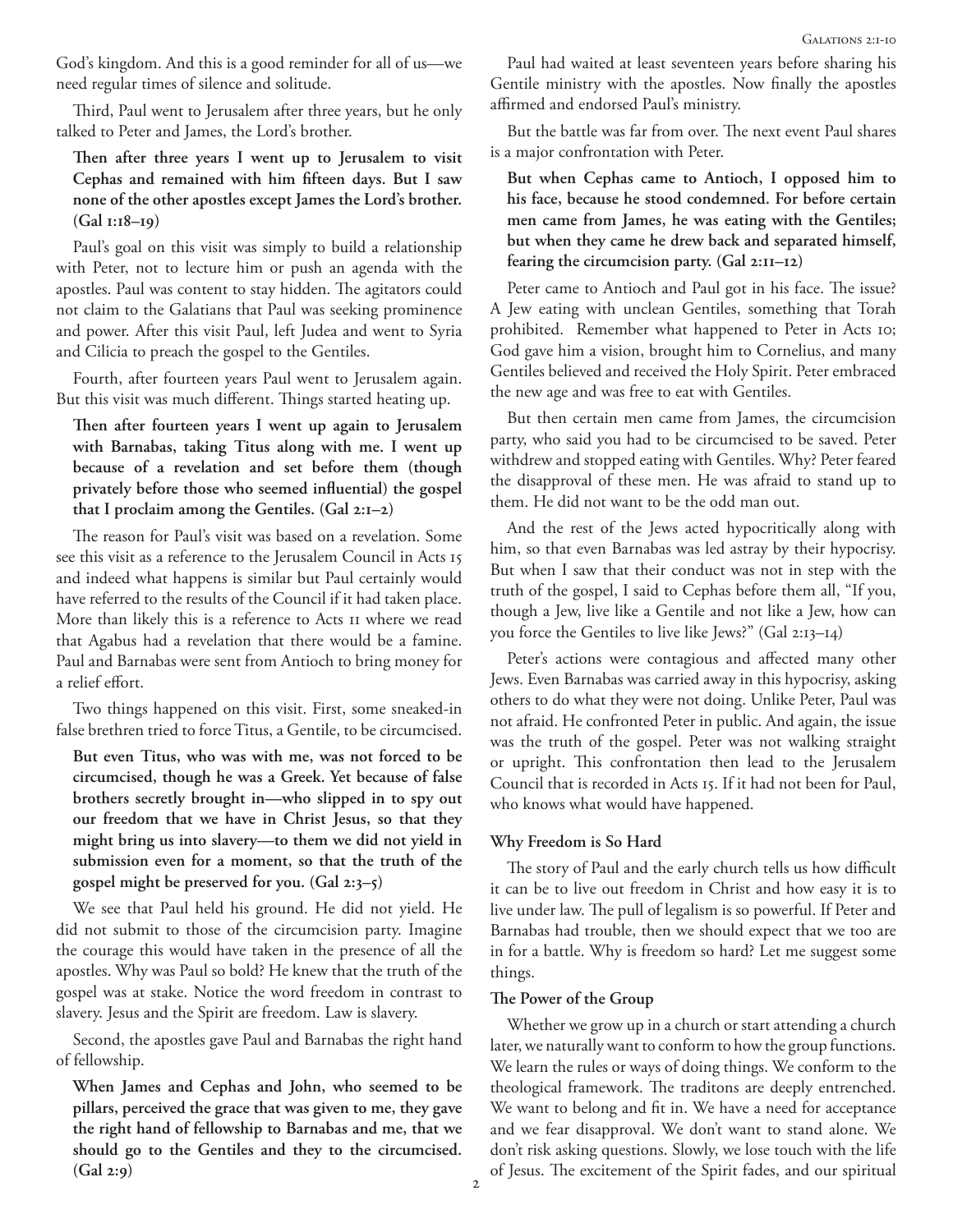#### The Struggle For Freedom

life dries up. Without thinking, we become a slave of law. This is exactly what was happening in Jerusalem with Peter and others.

The power of a group is illustrated by a test conducted by a psychologist. Groups of ten teenagers were brought into a room. Each group was instructed to raise their hands when the teacher pointed to the longest line on three separate charts. Each chart contained three lines of different lengths. What one person in the group did not know was that nine of the others in the room had been instructed ahead of time to vote for the second-longest line.

During the experiments the stooge would typically glance around, frown in the confusion and slip his hand up with the group. Time after time, the self-conscious stooge would sit there saying a short line is longer than a long line, simply because he lacked the courage to challenge the group. This remarkable conformity occurred in about seventy-five percent of the cases.

We all know the power of the group to influence our behavior, whether we are teenagers or adults. We don't want to voice a different opinion in business meetings when everyone else is in agreement. You might be surprised to know that pastors and elders sometimes have the same problem.

#### **The Need for Control**

As I said last week, the church can be a breeding ground for high-control leaders. Leaders feel the need to keep people in line. They don't give the freedom to ask questions or have differences of opinion. They don't want change. They are threatened by gifted people. In the early church, those of the circumcision party sought to control the Jerusalem leaders by putting Gentile believers under Torah. This dynamic has been repeated throughout church history.

Many years ago, I started a bible study on the University of Nebraska campus. I had no idea what I was doing, but 50 or 60 students were showing up. I was so excited. One day I got a visit from a campus ministry group delegation. They made it clear that the campus was their territory and that I should curtail my activities. They were concerned I would detract from the number of people attending their group. I was stunned by this mentality. But it is all too common.

There are people who do not want us to be free. They don't want us to be free before God, accepted just as we are by his grace. They don't want us to be free to express our faith originally and creatively in the world. They want to control us; they want to use us for their own purposes. They themselves refuse to live arduously and openly in faith, but huddle together with a few others and try to get a sense of approval in insisting that all look alike, talk alike and act alike, thus validating one another's worth.3

# **Can-do Attitude**

Living under law appeals to our desire to perform. Religious performance is intensified by our culture of performance, ethnic background, or family-of-origin dynamic. As I said last week, I am a legalistic person. I want to keep the rules. Just tell me what I need to do. I think I should be able to do it. I naturally want to earn and perform.

The problem with this mentality is that we depend on the flesh. As a Christian, the flesh might want to be religious. But the flesh is hostile to God and can't please God. The flesh is anti-God. So you can listen to a sermon. You can committ yourself to obedience in some way. But if you invoke the flesh with your can-do attitude, it will fail.

This is the problem with perfectionism. We try to perfect ourselves through our own strength and abilities. But there is no room or place for failure. We are hard on ourselves and we judge others. We become slaves of law and don't experience freedom and joy. Do you think God expects you to be perfect? No. We are moving in that direction, and one day we will be like Jesus, but God wants you to be totally dependent on him, even when you fail.

## **Prefer Law to Total Surrender**

Living under the law can appeal to us because we can keep God at a distance. We want rules that we can manage without surrendering all of our heart. We want to stay in control of our lives. This was the mentality of the Pharisees: "what do I have to do to inherit eternal life? Who is my neighbor?" They wanted clear lines and definitions. They wanted to know the course requirements. And we want the same thing, simply to fulfill the basics, the minimum. We don't want to go all out and love enemies or people that are marginal. We don't want to love a difficult family member or an unreasonable boss.

This is often the problem in marriage. We want a system of rules and obligations. We don't want to give all of our heart. We want to stay in control. But marriage requires extravagant, sacrifical love, a total surrender of oneself for the good of the other, way beyond what we vowed to do on our wedding day. And that is what God wants, a life of total surrender to the Spirit.

#### **Mindset for Freedom**

What will help us in our struggle against living under law and experiencing freedom? I don't want to give you a formula, but just three things that are important to keep in mind.

#### **Courage to stand firm**

"For freedom Christ has set us free; stand firm therefore, and do not submit again to a yoke of slavery." (Gal 5:1)

Paul's story can be a tremendous encouragement to us. There are situations were we must stand firm, even if it means conflict. When we live in freedom we can have the courage to speak when we are outnumbered or when we are faced with strong leaders who want to use their powerful personalities to control us. We pray for the courage to stand firm.